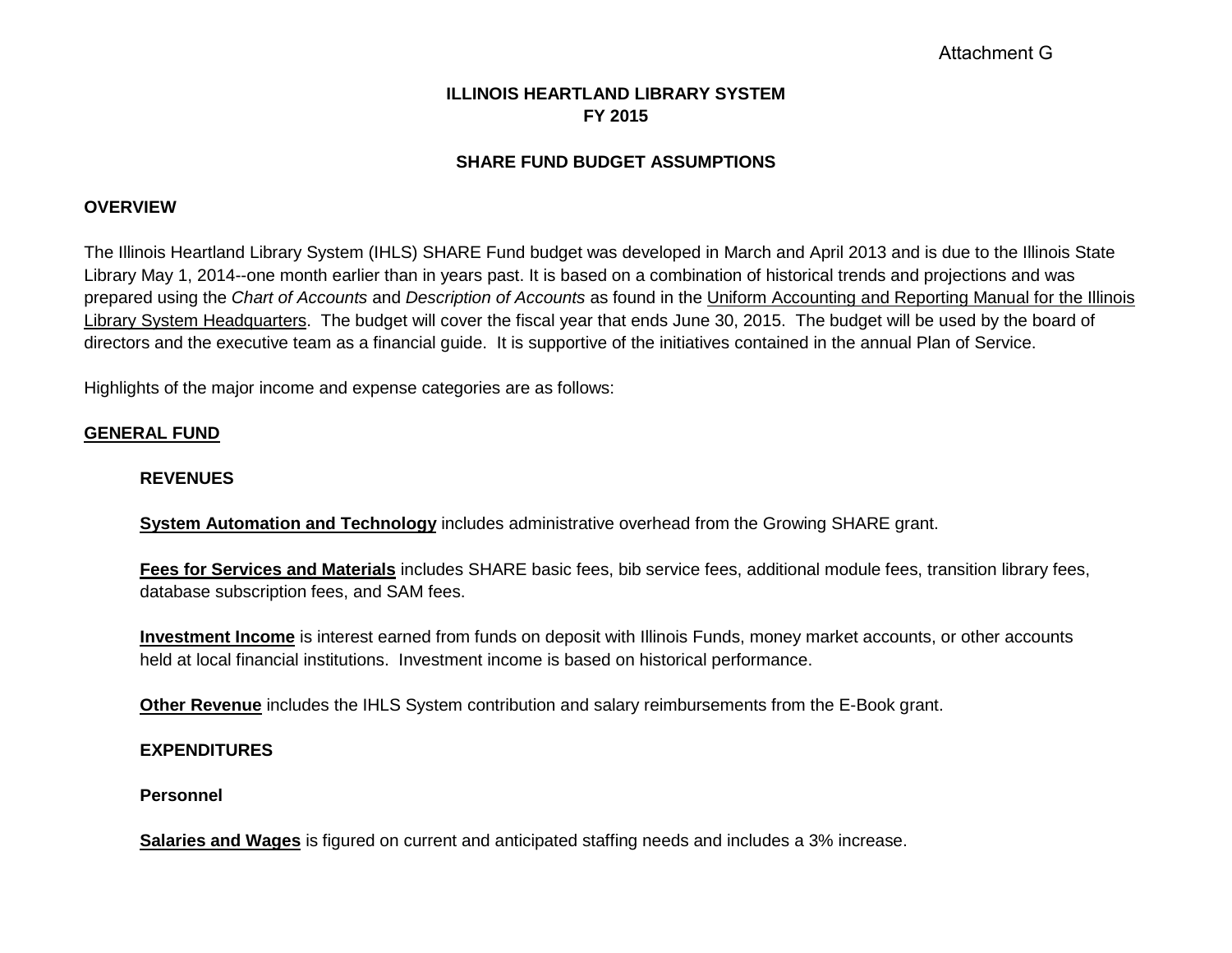**Payroll Taxes and Fringe Benefits** includes social security and medicare costs, unemployment taxes, workers' compensation insurance, IMRF (retirement), and health, dental, vision, and life insurance. Most of these items are based on a percentage of payroll dollars, except for health, dental, vision, and life insurance which is estimated on a 12% increase over FY 2013 - 2014 costs.

IMRF sets rates based on calendar year. IMRF rates for FY2015 are 21.57% for July - December, 2014, and 14.49% for January – June, 2015. It may be helpful to note the IMRF rates for FY2014 are: 25.05% for July - December, 2013 and 21.57% for January – June, 2014.

## **Travel, Meetings, and Continuing Education for Staff and Board**

This category includes reimbursements for travel of SHARE staff to member libraries and other locations, staff travel to conferences, and registrations for conferences. There is an increase over FY 2013 - 2014 budgeted amounts due to conference travel estimates.

### **Meeting**

This reflects costs for SHARE meetings including room rental.

## **Supplies, Postage, and Printing**

This category includes computer supplies, which is budgeted based on actual projections from FY 2013 - 2014. It also includes the purchase of two new laptops for SHARE staff use. General office supplies and postage are budgeted at historical usage.

### **Telephone and Telecommunications**

Local & long distance, toll free line, and data lines are all budgeted based on actual projections for FY 2013 - 2014 and estimated SHARE usage for FY 2014 - 2015. MIFI's and cell phones are based on actual devices used by SHARE staff.

### **Equipment, Rental, Repair & Maintenance Agreements**

SHARE pays for the extended warranty on the firewall located at the co-location facility.